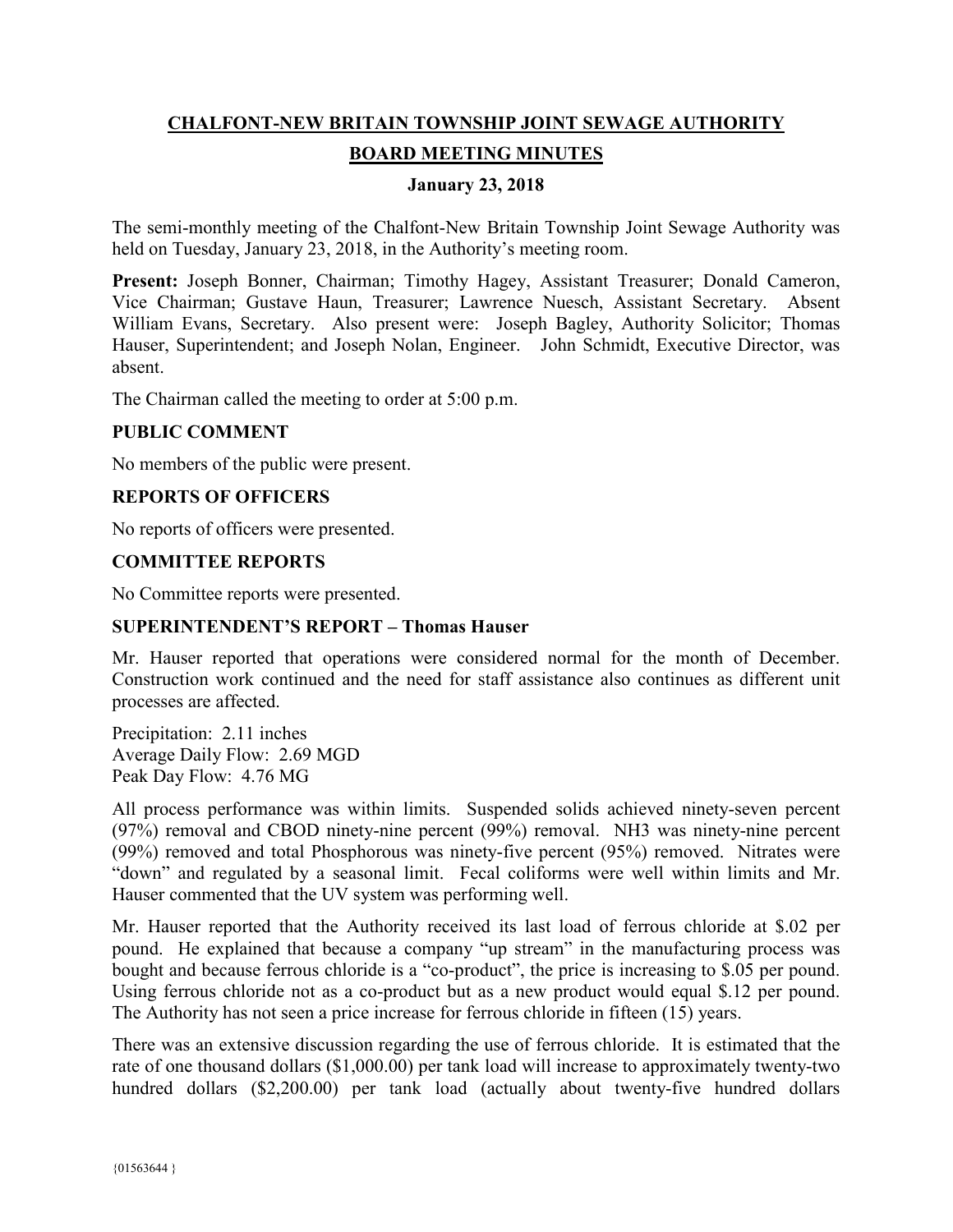(\$2,500.00) per tank load). At approximately twelve (12) tanks per year, it was estimated that a fourteen thousand dollar (\$14,000) increase in costs will result (actually approximately eighteen thousand dollar (\$18,000.00) increase per year). Alternatives have been explored and they are deemed more expensive.

Mr. Hauser reported on a problem with the infra-red heater in the Effluent Screen Building. A problem with a control board in one of the UV system modules has been repaired. The influent mag meter stopped sending a signal to the SCADA system. Also, DAFT controls are not responding to input from SCADA system. That is being worked on. The grit pump clogged, it was pulled and cleaned and returned to service. The Authority is continuing to utilize the composting facilities for sludge disposal but cold weather slows that process (because the trucks are sometimes used to haul salt).

In the collection system, a new lateral connection was inspected at CHOP. A hydrostatic force main test was inspected at Rolling Ridge subdivision. The root cutter was run at 96 Skyline Drive and root killer applied. An E-One pump was inspected at Rolling Ridge. Grease removal took place at Pump Station No. 6. Grease removal took place at the Pine Run Meter pit.

There was a discussion of grease removal at Pine Run Interceptor. Joe Nolan discussed circumstances and a review of the situation.

A Board member asked a question about vacancies in the staff. There was a discussion about various positions and a discussion about the probable occurrence of future vacancies.

There was a discussion regarding Flygt pump issues. Mr. Hauser stated that there are spare parts available to repair the Flygt pump.

# **ENGINEER'S REPORT – Joseph Nolan, P.E.**

Mr. Nolan reported on the status of construction. LB Industries is winding down on what can be undertaken through April; most of the remaining work is outdoor restoration. They are finishing up fire-related work. The completed installation of the equipment. The start up of the odor control system has not yet occurred. The manufacturer advises that the Authority may want to wait until warmer weather to start up the odor control systems. As a result of the biological processes involved, every time the systems are taken off line, it may take a long time to start the process up again. The Authority may even be advised to keep the filters biologically alive all winter so that the long start-up process does not have to be initiated each Spring.

Mr. Hauser advised that the Fulton Dryer representatives are expected to be at the Plant next week to fire-up the heater.

There was a general discussion regarding the construction permit and the certificate from DEP for the dryer.

Mr. Nolan advised that the Township will come out for an inspection of the new construction.

Mr. Nolan advised that final paving of the entire site will occur likely during the Summer.

There was a question asked by a Board member about outside lighting as part of the construction project. It was stated that there are remaining outdoor lighting issues which need to be addressed by BSI.